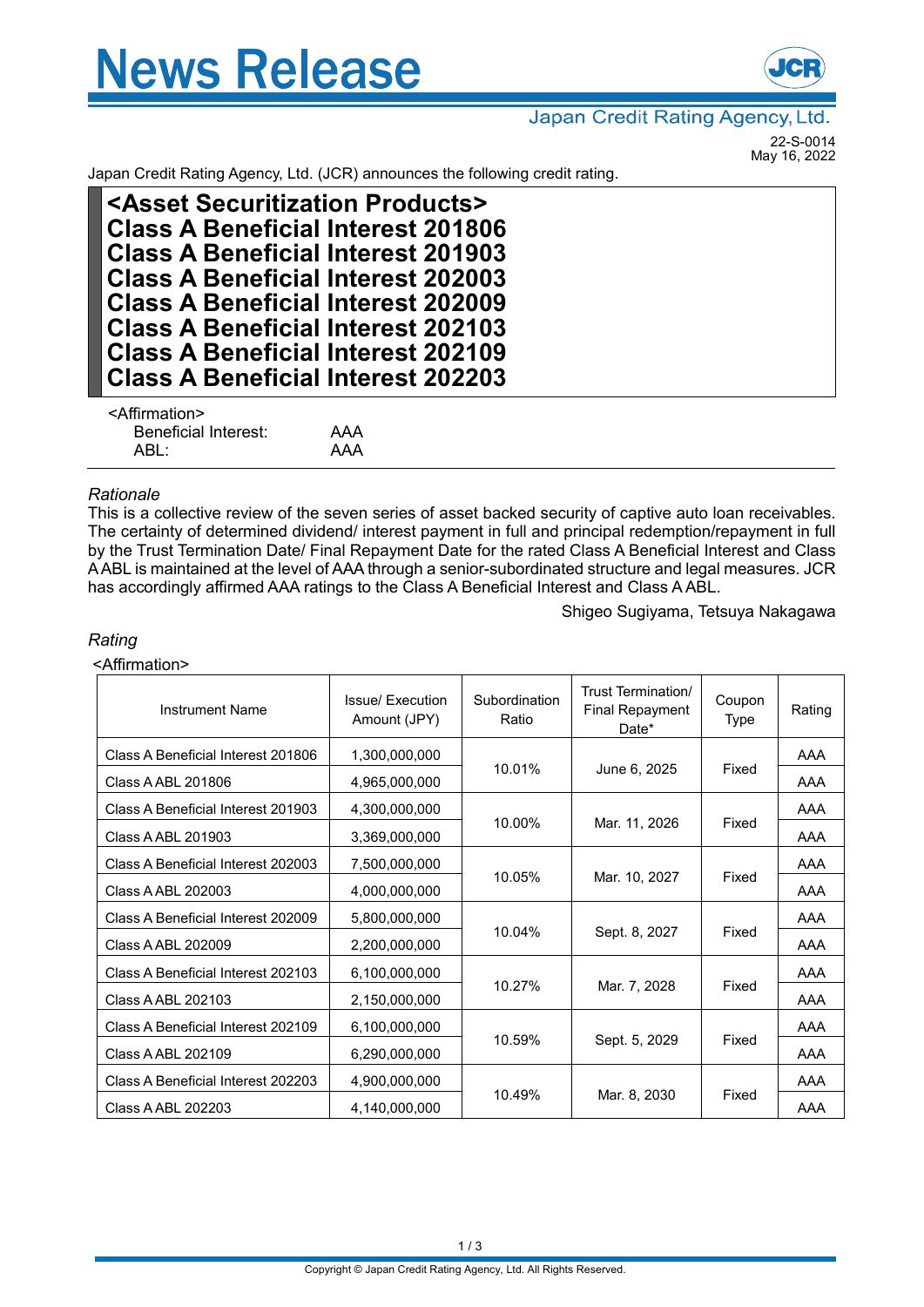

| <information issue="" of="" on="" outline=""></information> |                                                                                                                                                                        |
|-------------------------------------------------------------|------------------------------------------------------------------------------------------------------------------------------------------------------------------------|
| <b>Trust Establishment Date:</b>                            | Class A Beneficial Interest 201806 and Class A ABL 201806:<br>June 19, 2018                                                                                            |
|                                                             | Class A Beneficial Interest 201903 and Class A ABL 201903:<br>Mar. 19, 2019                                                                                            |
|                                                             | Class A Beneficial Interest 202003 and Class A ABL 202003:<br>Mar. 19, 2020                                                                                            |
|                                                             | Class A Beneficial Interest 202009 and Class A ABL 202009:<br>Sept. 18, 2020                                                                                           |
|                                                             | Class A Beneficial Interest 202103 and Class A ABL 202103:<br>Mar. 19, 2021                                                                                            |
|                                                             | Class A Beneficial Interest 202109 and Class A ABL 202109:<br>Sept. 17, 2021                                                                                           |
|                                                             | Class A Beneficial Interest 202203 and Class A ABL 202203:<br>Mar. 18, 2022                                                                                            |
| Beneficial Interest Assignment/                             |                                                                                                                                                                        |
| <b>ABL Execution Date**:</b>                                | Class A Beneficial Interest 201806 and Class A ABL 201806:<br>June 29, 2018                                                                                            |
|                                                             | Class A Beneficial Interest 201903 and Class A ABL 201903:<br>Mar. 29, 2019                                                                                            |
|                                                             | Class A Beneficial Interest 202003 and Class A ABL 202003:<br>Mar. 31, 2020                                                                                            |
|                                                             | Class A Beneficial Interest 202009 and Class A ABL 202009:<br>Sept. 30, 2020                                                                                           |
|                                                             | Class A Beneficial Interest 202103 and Class A ABL 202103:<br>Mar. 31, 2021                                                                                            |
|                                                             | Class A Beneficial Interest 202109 and Class A ABL 202109:<br>Sept. 30, 2021                                                                                           |
|                                                             | Class A Beneficial Interest 202203 and Class A ABL 202203:<br>Mar. 31, 2022                                                                                            |
|                                                             | Scheduled Redemption/Repayment Date: Class A Beneficial Interest 201806 and Class A ABL 201806:<br>June 7, 2023                                                        |
|                                                             | Class A Beneficial Interest 201903 and Class A ABL 201903:<br>Mar. 8, 2024                                                                                             |
|                                                             | Class A Beneficial Interest 202003 and Class A ABL 202003:<br>Mar. 11, 2025                                                                                            |
|                                                             | Class A Beneficial Interest 202009 and Class A ABL 202009:<br>Sept. 8, 2025                                                                                            |
|                                                             | Class A Beneficial Interest 202103 and Class A ABL 202103:                                                                                                             |
|                                                             | Mar. 10, 2026                                                                                                                                                          |
|                                                             | Class A Beneficial Interest 202109 and Class A ABL 202109:<br>Sept. 7, 2027                                                                                            |
|                                                             | Class A Beneficial Interest 202203 and Class A ABL 202203:<br>Mar. 7, 2028                                                                                             |
| Redemption/ Repayment Method:                               | Monthly pass-through redemption/repayment, pro-rata<br>redemption/repayment under ordinary conditions                                                                  |
|                                                             | Cleanup Call Provision in the case of the total of Principal of<br>Class A Beneficial Interest and Class A ABL falling below a<br>certain amount                       |
| Credit Enhancement & Liquidity Facility:                    | <class 201806="" a="" abl="" and="" beneficial="" class="" interest=""></class>                                                                                        |
|                                                             | Senior-subordinated Structure <subordination 10.01%="" ratio:="">,<br/><b>Cash Reserves</b></subordination>                                                            |
|                                                             | Subordination Ratio: 1 - (Principal of Class A Beneficial Interest<br>and Class A ABL in total)/ Principal of Receivables                                              |
|                                                             | <class 201903="" a="" abl="" and="" beneficial="" class="" interest=""><br/>Senior-subordinated Structure <subordination 10.00%="" ratio:="">,</subordination></class> |
|                                                             | <b>Cash Reserves</b><br>Subordination Ratio: 1 - (Principal of Class A Beneficial Interest<br>and Class A ABL in total)/ Principal of Receivables                      |
|                                                             | <class 202003="" a="" abl="" and="" beneficial="" class="" interest=""></class>                                                                                        |